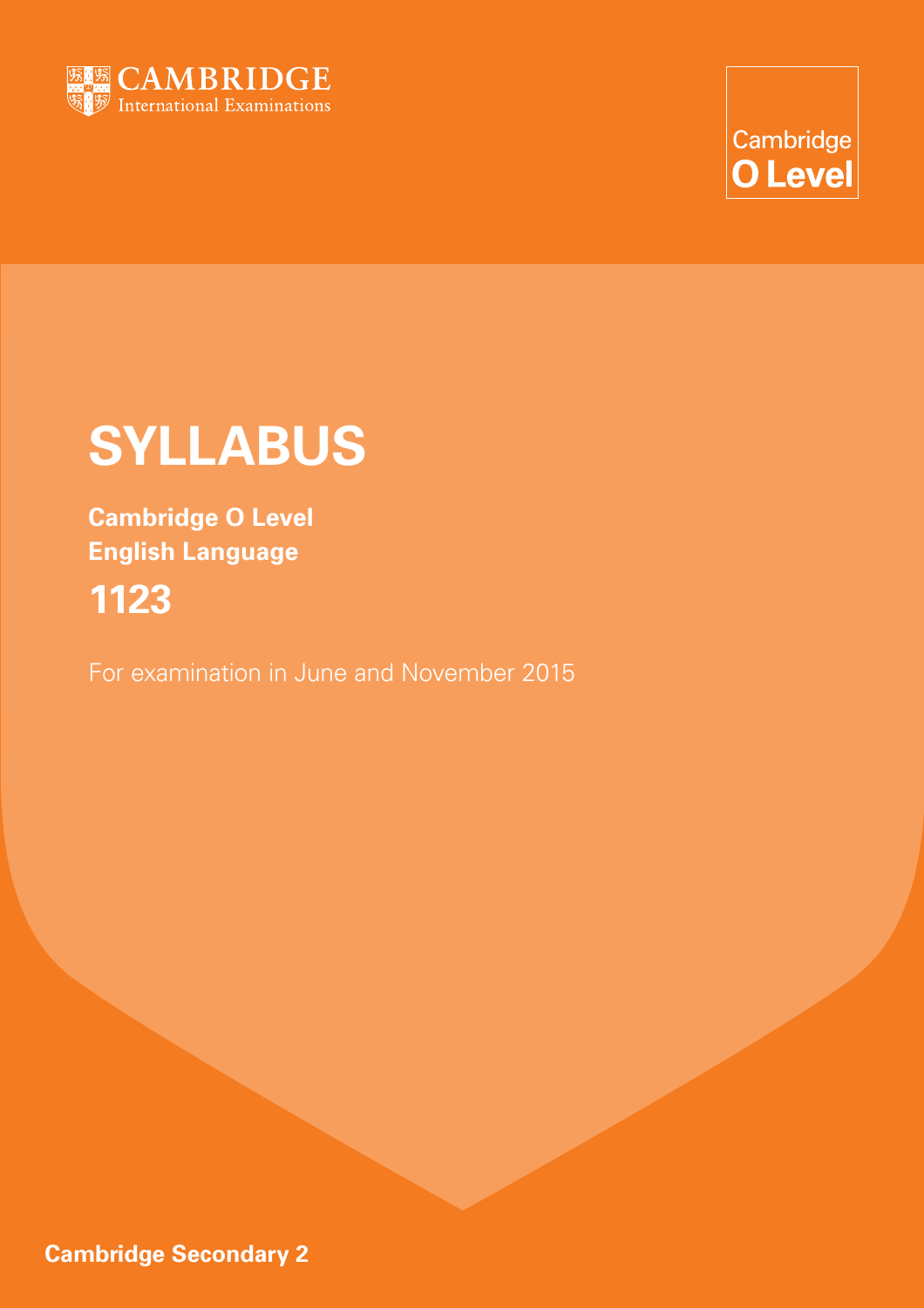### **Changes to syllabus for 2015**

This syllabus has been updated, but there are no significant changes.

Cambridge International Examinations retains the copyright on all its publications. Registered Centres are permitted to copy material from this booklet for their own internal use. However, we cannot give permission to Centres to photocopy any material that is acknowledged to a third party even for internal use within a Centre.

® IGCSE is the registered trademark of Cambridge International Examinations.

© Cambridge International Examinations 2013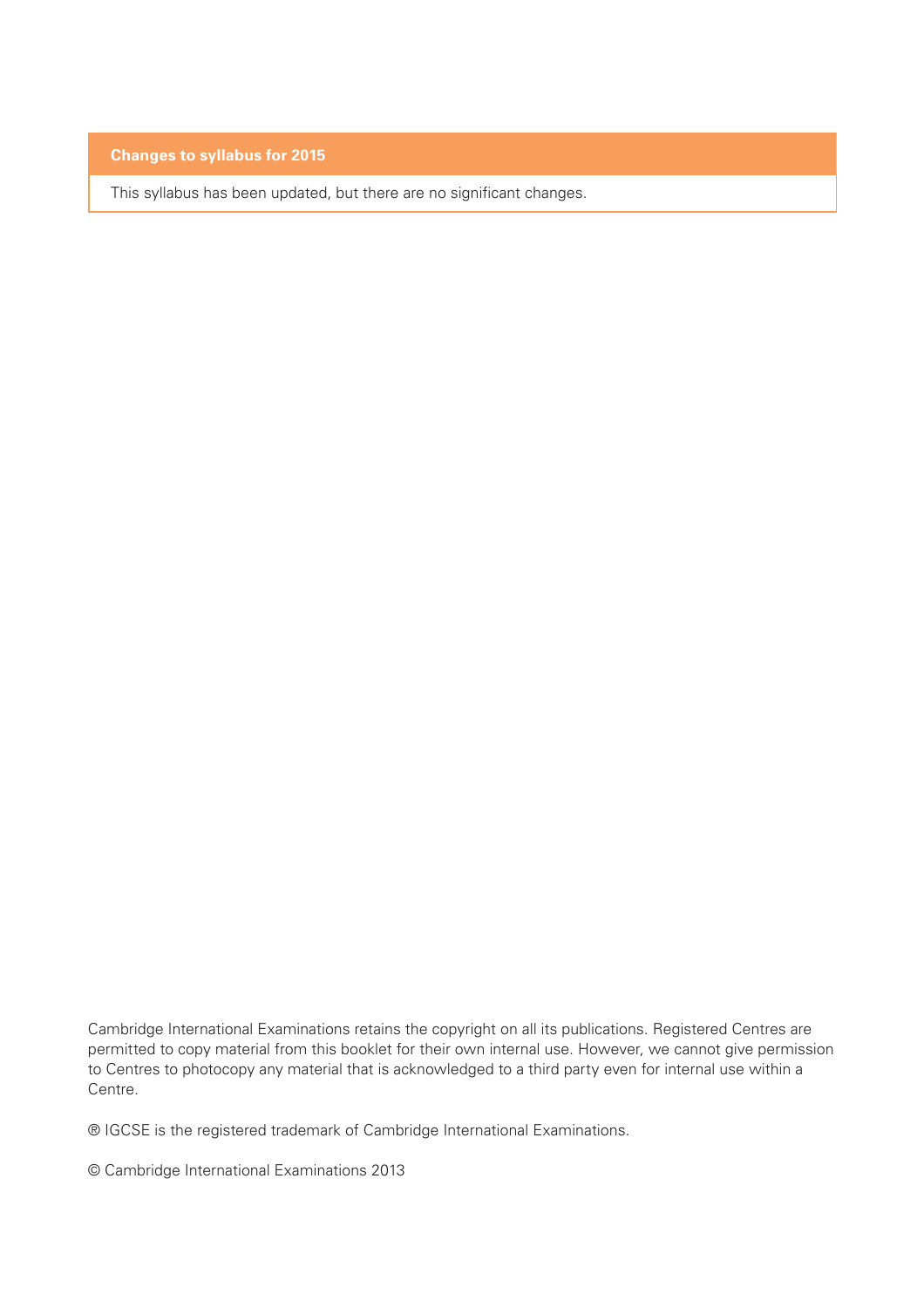# **Contents**

| $1_{1}$                        |                                                                                                                                                      |
|--------------------------------|------------------------------------------------------------------------------------------------------------------------------------------------------|
|                                | 1.1 Why choose Cambridge?<br>1.2 Why choose Cambridge O Level?<br>1.3 Why choose Cambridge O Level English Language?<br>1.4 How can I find out more? |
|                                | 2.1 Support materials<br>2.2 Resource lists<br>2.3 Training                                                                                          |
| 3.                             |                                                                                                                                                      |
|                                | 4.1 Aims<br>4.2 Assessment Objectives                                                                                                                |
|                                | 5.1 Paper 1: Writing<br>5.2 Paper 2: Reading                                                                                                         |
|                                |                                                                                                                                                      |
| $7_{\scriptscriptstyle{\sim}}$ |                                                                                                                                                      |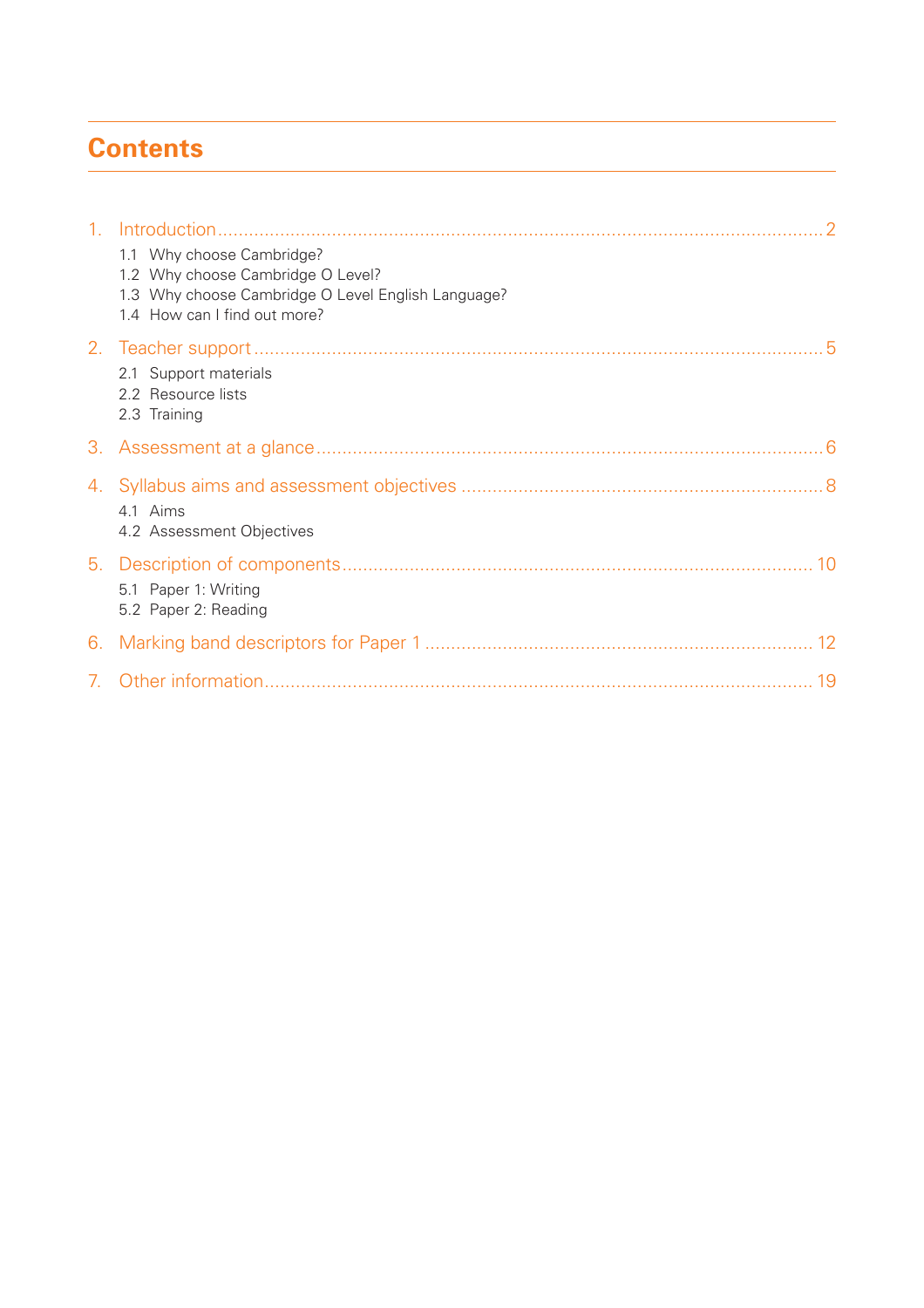# **1. Introduction**

# 1.1 Why choose Cambridge?

### **Recognition**

Cambridge International Examinations is the world's largest provider of international education programmes and qualifications for learners aged 5 to 19. We are part of Cambridge Assessment, a department of the University of Cambridge, trusted for excellence in education. Our qualifications are recognised by the world's universities and employers.

Cambridge O Level is internationally recognised by schools, universities and employers as equivalent in demand to Cambridge IGCSE® (International General Certificate of Secondary Education). Learn more at **www.cie.org.uk/recognition**

### Excellence in education

Our mission is to deliver world-class international education through the provision of high-quality curricula, assessment and services.

More than 9000 schools are part of our Cambridge learning community. We support teachers in over 160 countries who offer their learners an international education based on our curricula and leading to our qualifications. Every year, thousands of learners use Cambridge qualifications to gain places at universities around the world.

Our syllabuses are reviewed and updated regularly so that they reflect the latest thinking of international experts and practitioners and take account of the different national contexts which they are taught.

Cambridge programmes and qualifications are designed to support learners in becoming:

- **confident** in working with information and ideas their own and those of others
- **responsible** for themselves, responsive to and respectful of others
- **reflective** as learners, developing their ability to learn
- **innovative** and equipped for new and future challenges
- **engaged** intellectually and socially, ready to make a difference.

# Support for teachers

A wide range of materials and resources is available to support teachers and learners in Cambridge schools. Resources suit a variety of teaching methods in different international contexts. Through subject discussion forums and training, teachers can access the expert advice they need for teaching our qualifications. More details can be found in Section 2 of this syllabus and at **www.cie.org.uk/teachers**

### Support for exams officers

Exams officers can trust in reliable, efficient administration of exams entries and excellent personal support from our customer services. Learn more at **www.cie.org.uk/examsofficers**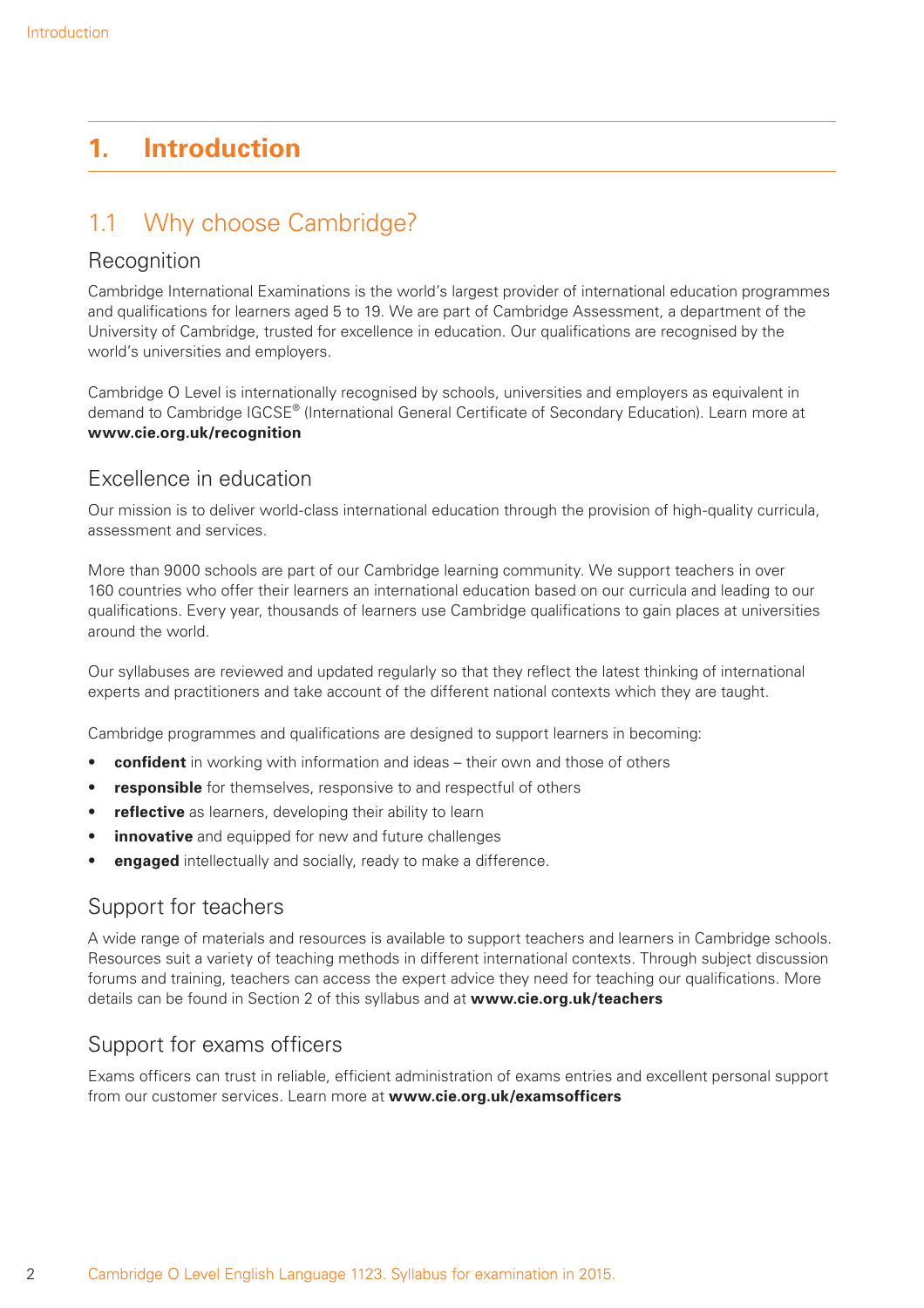# Not-for-profit, part of the University of Cambridge

We are a not-for-profit organisation where the needs of the teachers and learners are at the core of what we do. We continually invest in educational research and respond to feedback from our customers in order to improve our qualifications, products and services.

Our systems for managing the provision of international qualifications and education programmes for learners aged 5 to 19 are certified as meeting the internationally recognised standard for quality management, ISO 9001:2008. Learn more at **www.cie.org.uk/ISO9001**

# 1.2 Why choose Cambridge O Level?

Cambridge O Levels have been designed for an international audience and are sensitive to the needs of different countries. These qualifications are designed for students whose first language may not be English and this is acknowledged throughout the examination process. The Cambridge O Level syllabus also allows teaching to be placed in a localised context, making it relevant in varying regions.

Our aim is to balance knowledge, understanding and skills in our programmes and qualifications to enable candidates to become effective learners and to provide a solid foundation for their continuing educational journey.

Through our professional development courses and our support materials for Cambridge O Levels, we provide the tools to enable teachers to prepare students to the best of their ability and work with us in the pursuit of excellence in education.

Cambridge O Levels are considered to be an excellent preparation for Cambridge International AS and A Levels, the Cambridge AICE (Advanced International Certificate of Education) Group Award, Cambridge Pre-U, and other education programmes, such as the US Advanced Placement program and the International Baccalaureate Diploma programme. Learn more about Cambridge O Levels at **www.cie.org.uk/cambridgesecondary2**

### Guided learning hours

Cambridge O Level syllabuses are designed on the assumption that candidates have about 130 guided learning hours per subject over the duration of the course, but this is for guidance only. The number of hours required to gain the qualification may vary according to local curricular practice and the learners' prior experience of the subject.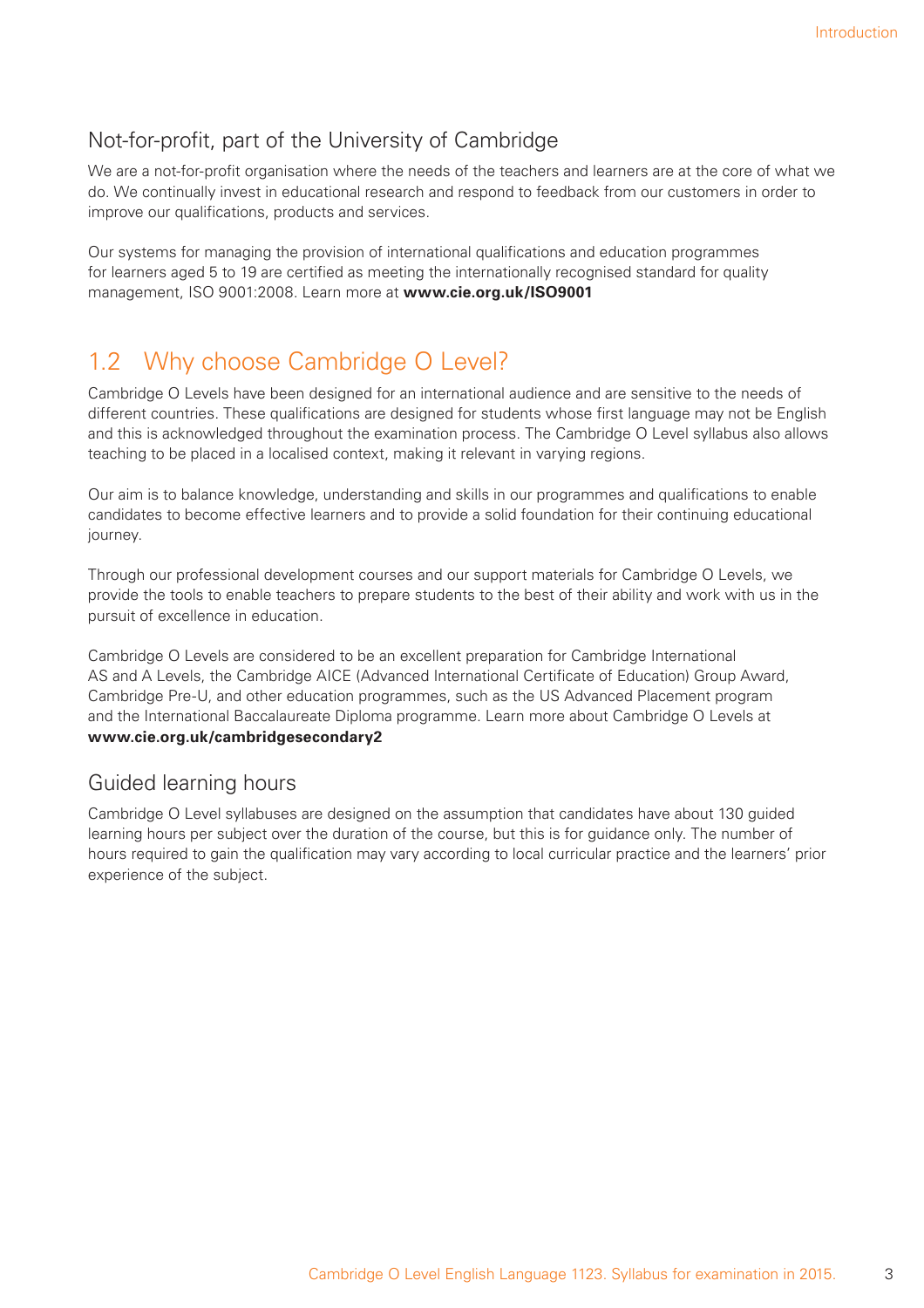# 1.3 Why choose Cambridge O Level English Language?

Cambridge O Levels are established qualifications that keep pace with educational developments and trends. The Cambridge O Level curriculum places emphasis on broad and balanced study across a wide range of subject areas. The curriculum is structured so that students attain both practical skills and theoretical knowledge.

Cambridge O Level English Language is accepted by universities and employers as proof of linguistic ability and understanding. The Cambridge O Level English Language syllabus encourages students to develop lifelong skills, including:

- the ability to communicate clearly, accurately and effectively
- the use of a wide range of vocabulary and correct grammar, spelling and punctuation
- a personal style and an awareness of the audience being addressed.

Students are also encouraged to read widely, both for their own enjoyment and to further their awareness of the ways in which English can be used. Cambridge O Level English Language study also develops more general analysis and communication skills such as synthesis, inference, and the ability to order facts and present opinions effectively.

Students may also study for a Cambridge O Level in Literature in English. In addition to Cambridge O Levels, Cambridge also offers Cambridge IGCSE and Cambridge International AS and A Levels for further study in English as well as other languages. See **www.cie.org.uk** for a full list of the qualifications you can take.

### Prior learning

We recommend that candidates who are beginning this course should have sufficient competence in English to be able to achieve a level of English equivalent to First Language competence during the course.

### Progression

Cambridge O Level Certificates are general qualifications that enable candidates to progress either directly to employment, or to proceed to further qualifications.

Candidates who are awarded grades C to A\* in Cambridge O Level English Language are well prepared to follow courses leading to Cambridge International AS and A Level English Language, or the equivalent.

# 1.4 How can I find out more?

### If you are already a Cambridge school

You can make entries for this qualification through your usual channels. If you have any questions, please contact us at **info@cie.org.uk**

### If you are not yet a Cambridge school

Learn about the benefits of becoming a Cambridge school at **www.cie.org.uk/startcambridge**. Email us at **info@cie.org.uk** to find out how your organisation can register to become a Cambridge school.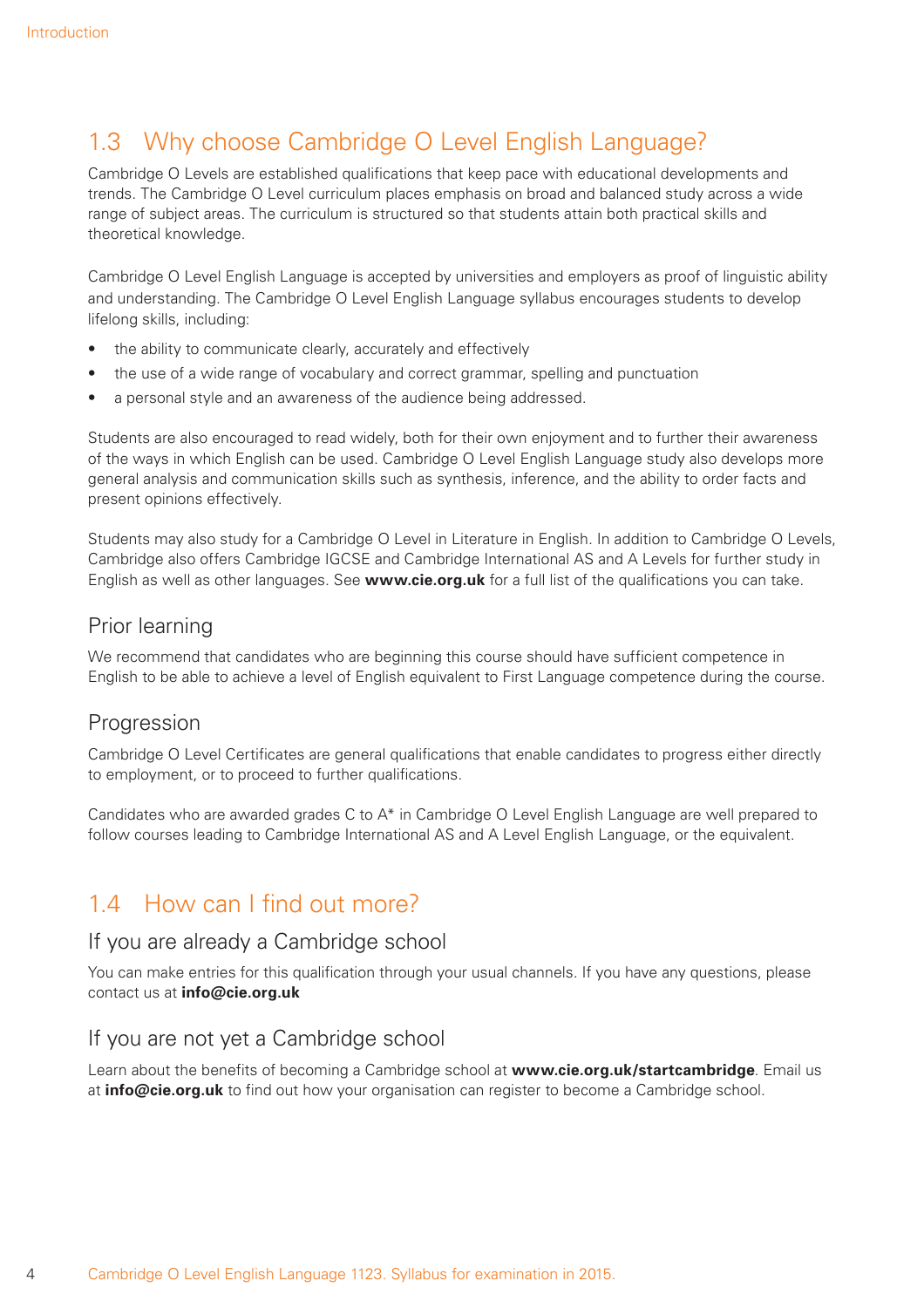# **2. Teacher support**

# 2.1 Support materials

Cambridge syllabuses, past question papers and examiner reports to cover the last examination series are on the *Syllabus and Support Materials* DVD, which we send to all Cambridge schools.

You can also go to our public website at **www.cie.org.uk/olevel** to download current and future syllabuses together with specimen papers or past question papers and examiner reports from one series.

For teachers at registered Cambridge schools a range of additional support materials for specific syllabuses is available online. For Teacher Support go to **http://teachers.cie.org.uk** (username and password required).

# 2.2 Resource lists

We work with publishers providing a range of resources for our syllabuses including textbooks, websites, CDs etc. Any endorsed, recommended and suggested resources are listed on both our public website and on Teacher Support.

The resource lists can be filtered to show all resources or just those which are endorsed or recommended by Cambridge. Resources endorsed by Cambridge go through a detailed quality assurance process and are written to align closely with the Cambridge syllabus they support.

# 2.3 Training

We offer a range of support activities for teachers to ensure they have the relevant knowledge and skills to deliver our qualifications. See **www.cie.org.uk/events** for further information.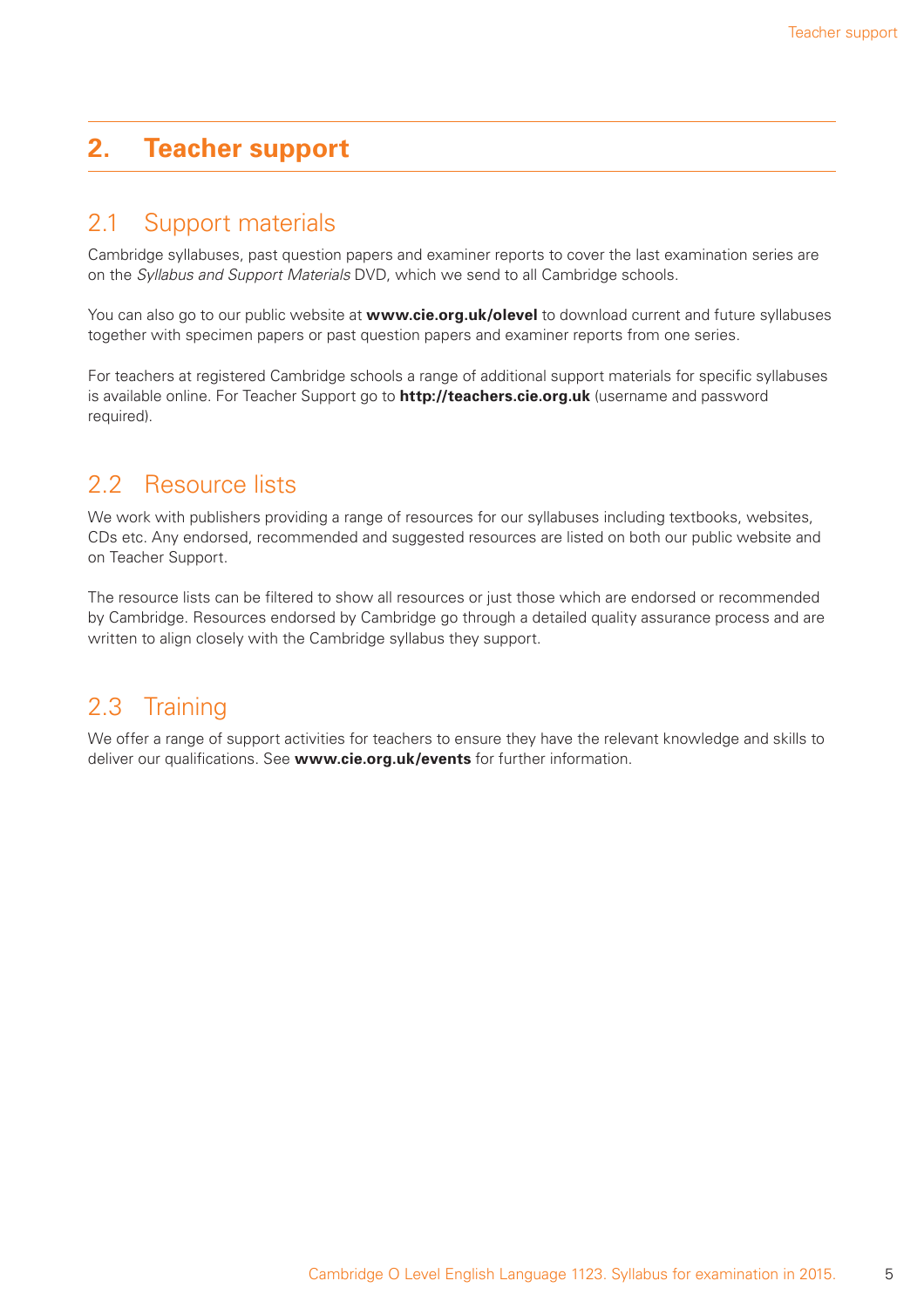# **3. Assessment at a glance**

The Cambridge O Level English Language syllabus has been developed in response to customer feedback. 2011 was the first year of examination of the revised syllabus.

All candidates take **two** papers.

|                                                | Paper 1: Writing 1 hour 30 minutes                                            |                                                   | Paper 2: Reading 1 hour 45 minutes                                                                                                      |                            |
|------------------------------------------------|-------------------------------------------------------------------------------|---------------------------------------------------|-----------------------------------------------------------------------------------------------------------------------------------------|----------------------------|
| <b>Marks</b>                                   | 60 weighted to 50                                                             |                                                   | 50                                                                                                                                      |                            |
| Weighting                                      | 50%                                                                           |                                                   | 50%                                                                                                                                     |                            |
| <b>Candidate</b><br>response                   | On the question paper                                                         |                                                   | On the question paper                                                                                                                   |                            |
| <b>Focus</b>                                   | Task                                                                          | Language                                          | Task                                                                                                                                    | Language                   |
| <b>Section title</b>                           | Directed Writing                                                              | <b>Creative Writing</b>                           | Reading for Ideas                                                                                                                       | Reading for<br>Meaning     |
| <b>Mark allocation</b>                         | 30 marks<br>(15 marks for<br>task fulfilment<br>and 15 marks for<br>language) | 30 marks<br>(combined<br>language and<br>content) | 25 marks<br>(15 marks for<br>content points of<br>notes, 5 marks<br>for language of<br>summary; 5 marks<br>for main ideas<br>questions) | 25 marks<br>(content only) |
| <b>Weighting for</b><br>writing skills:<br>50% | 20%                                                                           | 25%                                               | 5%                                                                                                                                      | $\overline{\phantom{a}}$   |
| <b>Weighting for</b><br>reading skills:<br>50% | 5%                                                                            |                                                   | 20%                                                                                                                                     | 25%                        |
| <b>Assessment</b><br>objectives                | W1, W2, W3, W4                                                                | W1, W2, W3, W4                                    | R <sub>3</sub> , R <sub>4</sub>                                                                                                         | R1, R2                     |

### Availability

This syllabus is examined in the May/June examination series and the October/November examination series.

Detailed timetables are available from **www.cie.org.uk/examsofficers**

This syllabus is available to private candidates.

Cambridge O Levels are available to Centres in Administrative Zones 3, 4 and 5. Centres in Administrative Zones 1, 2 or 6 wishing to enter candidates for Cambridge O Level examinations should contact Cambridge Customer Services.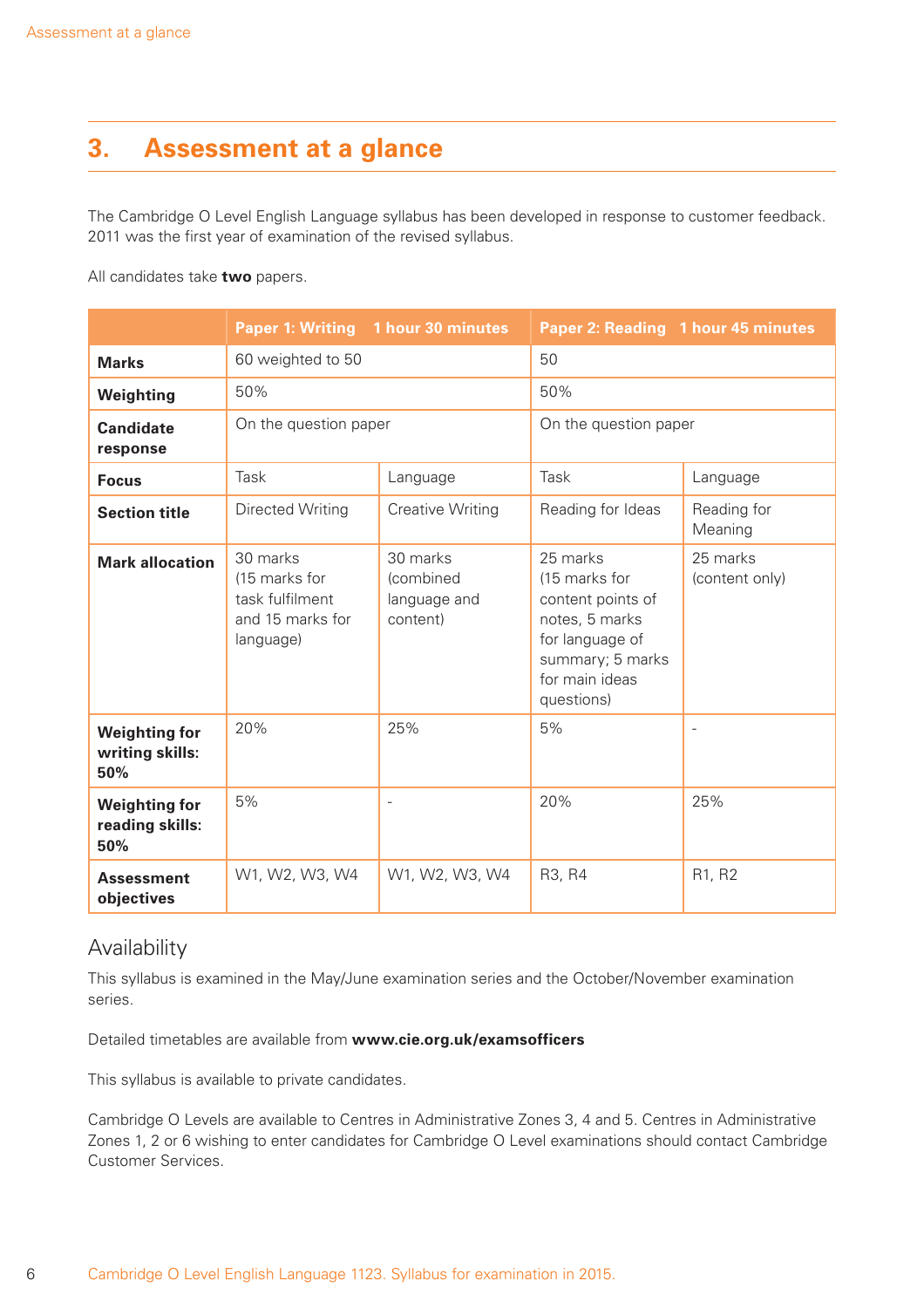# Combining this with other syllabuses

Candidates can combine this syllabus in an examination series with any other Cambridge syllabus, except:

- syllabuses with the same title at the same level
- 0500 Cambridge IGCSE First Language English
- 0510 Cambridge IGCSE English as a Second Language
- 0511 Cambridge IGCSE English as a Second Language (count-in oral)
- 0522 Cambridge International Level 1/Level 2 Certificate First Language English
- 1119 Cambridge O Level English Language (Malaysia)
- 1120 Cambridge O Level English Language (Brunei)
- 1125 Cambridge O Level English Language (Mauritius)
- 1126 Cambridge O Level English Language Syllabus B (Mauritius)
- 1127 Cambridge O Level English Language (Singapore)

Please note that Cambridge O Level, Cambridge IGCSE and Cambridge International Level 1/Level 2 Certificate syllabuses are at the same level.

Candidates for Cambridge O Level English Language **MUST** enter as follows:

- Candidates in **Brunei** *must* enter for **Subject 1120**
- Candidates in **Mauritius** *must* enter for **Subject 1125** *or* **1126**
- Candidates in **Singapore** *must* enter for **Subject 1127**
- Candidates elsewhere (including previous subject 1115) *must* enter for **Subject 1123**.

No candidate may enter for more than one English Language subject.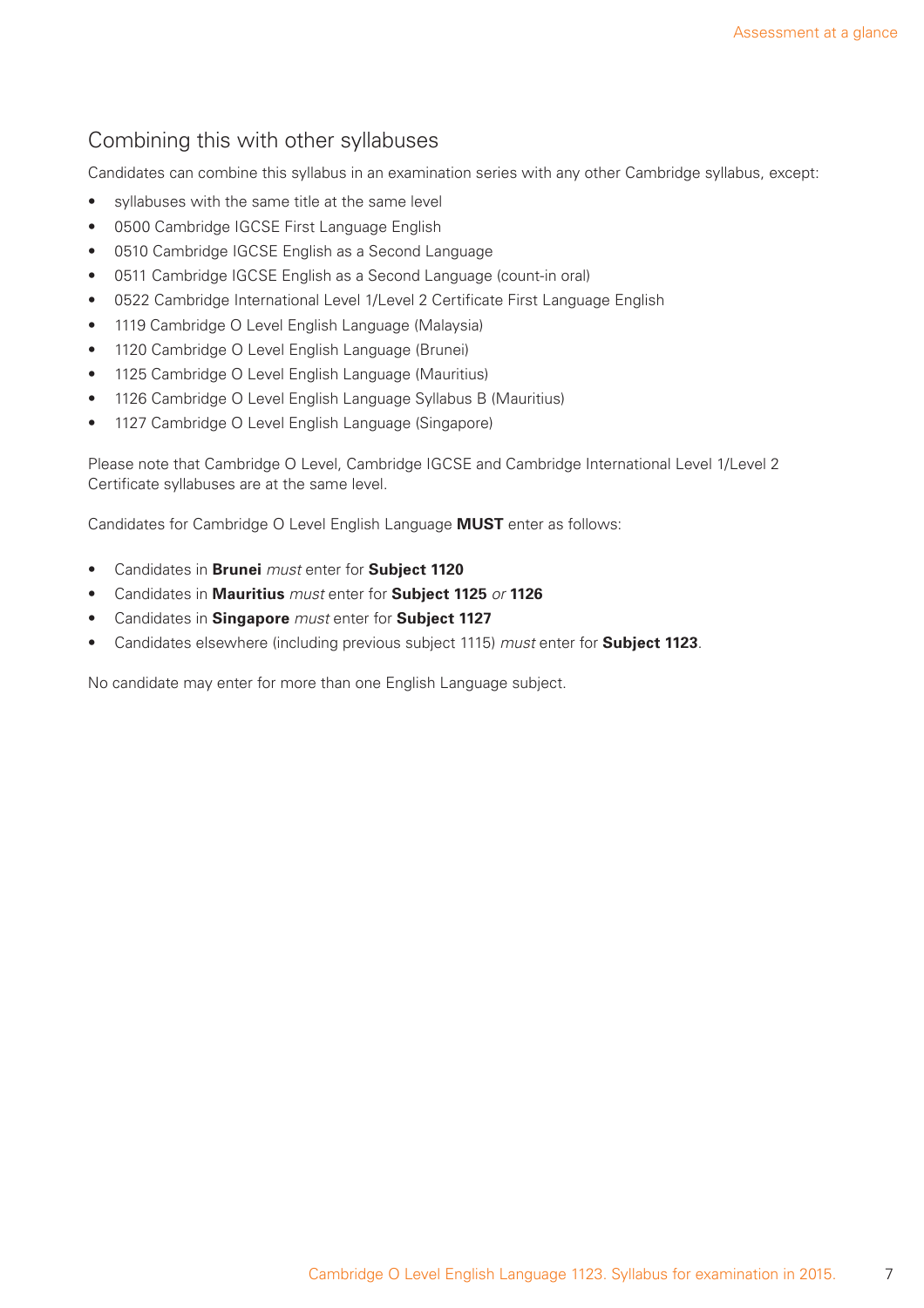# **4. Syllabus aims and assessment objectives**

# 4.1 Aims

A qualification in this syllabus demonstrates to universities and employers that candidates can communicate effectively in Standard English through:

- **communicative competence**: the ability to communicate with clarity, relevance, accuracy and variety
- **creativity**: the ability to use language, experience and imagination to respond to new situations, create original ideas and make a positive impact
- **critical skills**: the ability to scan, filter and analyse different forms of information
- **cross-cultural awareness**: the ability to engage with issues inside and outside own community, dealing with the familiar as well as the unfamiliar. (This is not an assessment objective but forms the context of writing tasks and reading passages.)

|                             | <b>Writing to:</b>                         | <b>Reading to:</b>                             |
|-----------------------------|--------------------------------------------|------------------------------------------------|
| Communicative<br>competence | Communicate precisely and<br>appropriately | Understand exact and implied<br>meaning        |
| Creativity                  | Develop ideas effectively                  |                                                |
| Critical skills             |                                            | Identify and respond to main<br>ideas          |
| Cross-cultural awareness    | Reflect on the familiar                    | Have strategies to deal with<br>the unfamiliar |

#### **Speaking and listening are not tested but the development of these vital communication skills is encouraged across the curriculum.**

Reflecting the communication demands facing candidates in the real world, the syllabus distinguishes between **task** and **language** as the focus of Section 1 and Section 2 respectively in each paper:

| <b>Section</b> | <b>Focus</b> | <b>Writing</b>          | <b>Reading</b>      |
|----------------|--------------|-------------------------|---------------------|
|                | Task         | Directed Writing        | Reading for Ideas   |
|                | Language     | <b>Creative Writing</b> | Reading for Meaning |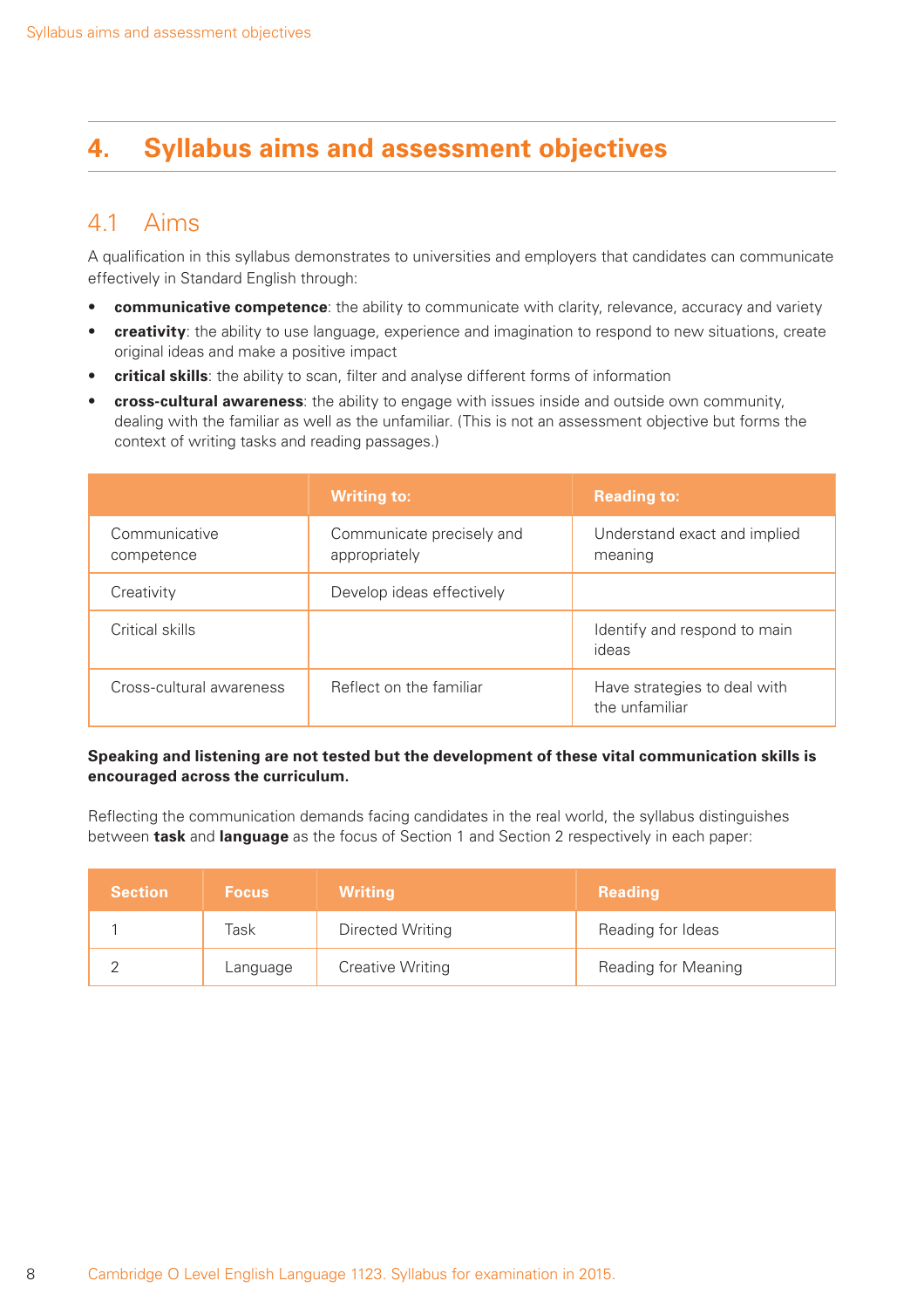The **Task** aspect of Paper 1 is **Directed Writing**, where communication of key information is required to achieve a specific purpose for a certain audience in a particular situation. **Language** (as well as content) is tested in the **Creative Writing** section, where candidates have an opportunity to display their English language skills in order to express their opinion, experience or imagination.

The **Task** aspect of Paper 2 is **Reading for Ideas**, where, for example, scanning for and summarising specific information is required to achieve and convey a global understanding of a text. **Language** is tested in the **Reading for Meaning** section, where there is a greater demand for English language skills in order to demonstrate more in-depth understanding of a text.

In this way, it is hoped that candidates will develop strategies to be able to transfer these communication skills to other subjects and to their future careers/studies as they encounter a variety of texts and are required to make a positive impact through the written word.

# 4.2 Assessment Objectives

### Reading

- R1 Understand **explicit** meanings, through literal and vocabulary questions.
- R2 Understand **implicit** meanings and nuances of language, through inferential questions and questions on writer's craft.
- R3 **Scan and analyse text**, by identifying and summarising required information, such as similarities and differences, or advantages and disadvantages, or problems and solutions, or causes and effects, or actions and consequences.
- R4 Identify and respond to **main ideas** of a text, such as follow a sequence or argument, identify a conclusion, distinguish fact from opinion, and give a personal response to a theme in a text.

### Writing

- W1 Communicate **appropriately**, with a clear awareness of purpose, audience and register.
- W2 Communicate **clearly** and develop ideas coherently, at word level, at sentence level and at whole text level.
- W3 Use **accurate** spelling, punctuation and grammar.
- W4 Communicate **creatively**, using a varied range of vocabulary, sentence structures and linguistic devices.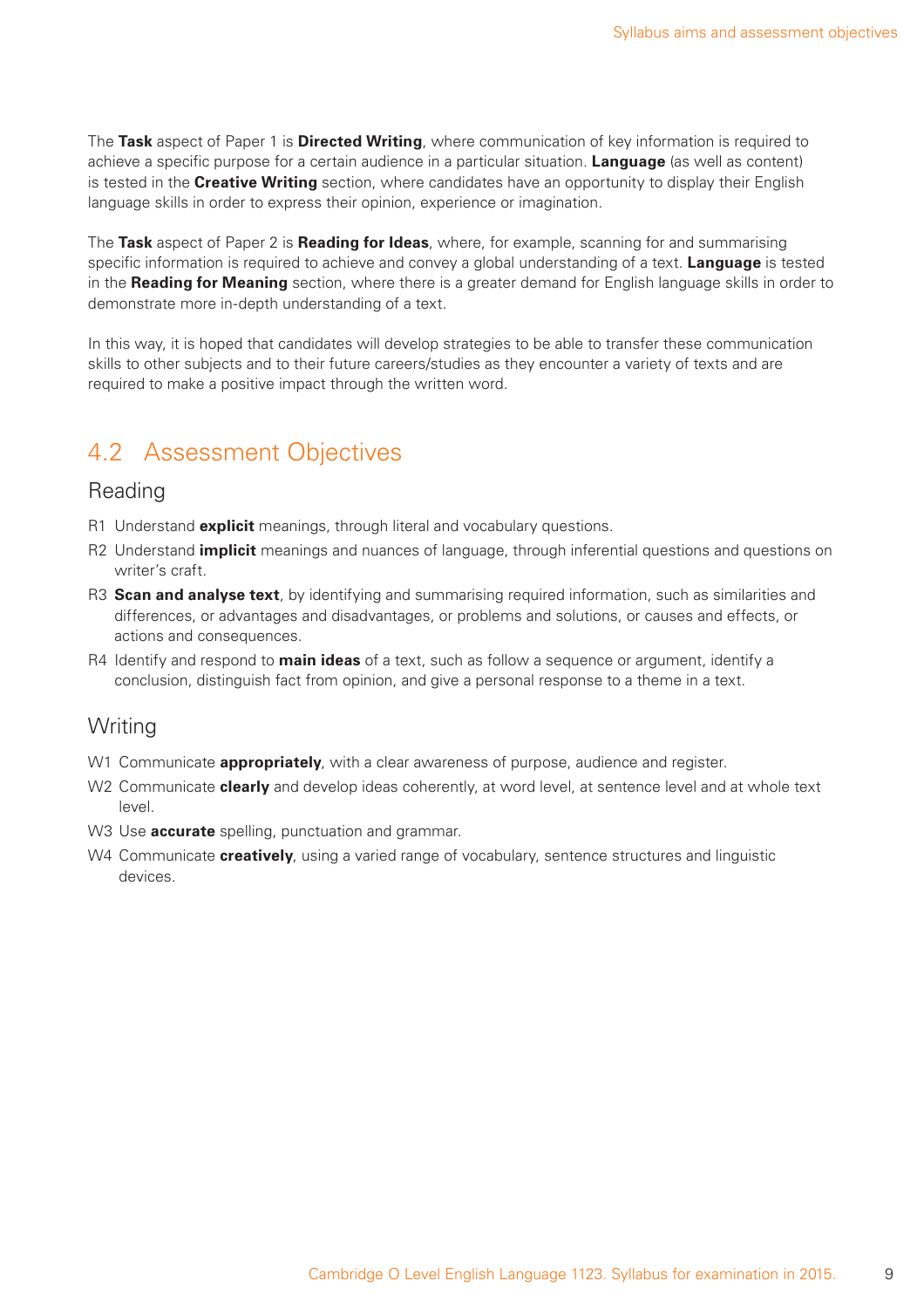# **5. Description of components**

# 5.1 Paper 1: Writing

### **1 hour 30 minutes, 60 marks**

This paper has two sections and candidates **answer on a separate answer sheet**.

### Section 1: Directed Writing (30 marks)

- Candidates are presented with a **task**, e.g. write a letter, speech, report, article, fit for purpose and relevant to the world of study, work or the community.
- Candidates should write 200–300 words to inform or persuade a particular audience.
- 15 marks are allocated for task fulfilment and 15 marks for language.

### Section 2: Creative Writing (30 marks)

- This is an **essay**, testing language and content combined.
- Candidates answer **one** question from a choice of five narrative/descriptive/argumentative essay titles and should write 350–500 words.

Both sections test Assessment Objectives W1, W2, W3, W4.

# 5.2 Paper 2: Reading

#### **1 hour 45 minutes, 50 marks**

This paper has two sections and candidates **answer on the question paper**.

### Section 1: Reading for Ideas (25 marks)

- Candidates scan a **factual** communication (or communications) of approximately 700 words e.g. report(s), article(s), advertisement(s), email(s), letter(s).
- They **identify and note down required information** e.g. similarities and differences, or causes and effects, or advantages and disadvantages, or problems and solutions, or actions and consequences. Only **one** example content point will be given as guidance to candidates.
- 15 marks are allocated for content points.
- Candidates use these notes to **write a summary** of 160 words. 5 marks are allocated for language.

This task tests Assessment Objective R3 (also implicitly R1, R2).

- Candidates then answer questions on the **main ideas** in the communication(s) e.g. follow an argument/sequence or identify a conclusion, distinguish fact from opinion, give a personal response to a theme in the passage.
- These will be **short answer** questions worth 5 marks.

This task tests Assessment Objective R4 (also implicitly R1, R2).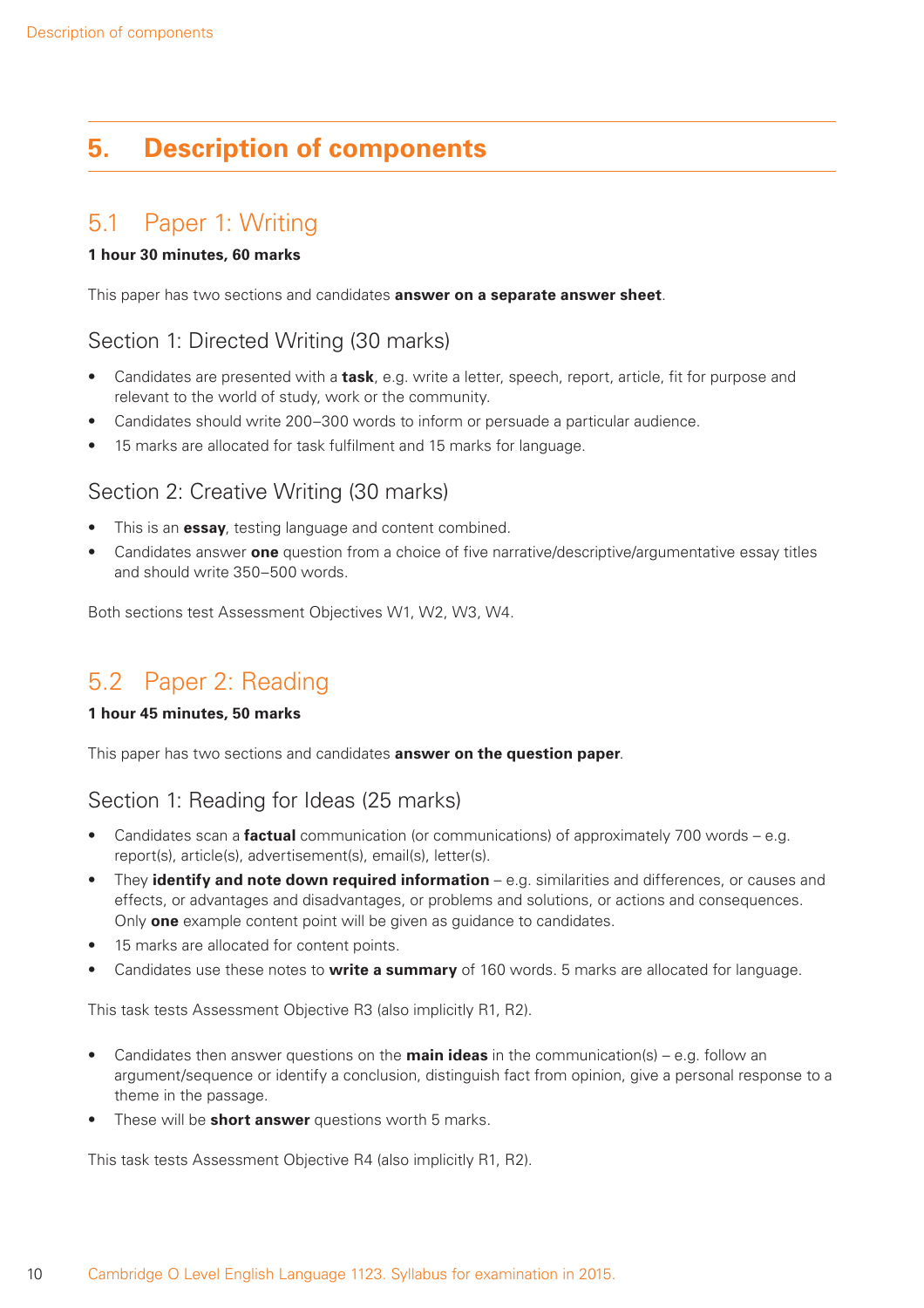# Section 2: Reading for Meaning (25 marks)

- Candidates read a **narrative** passage (e.g. report, article, story) of approximately 700 words.
- They then answer **short answer** questions testing their ability to understand the language (both explicit and implicit meanings).

This section tests Assessment Objectives R1, R2.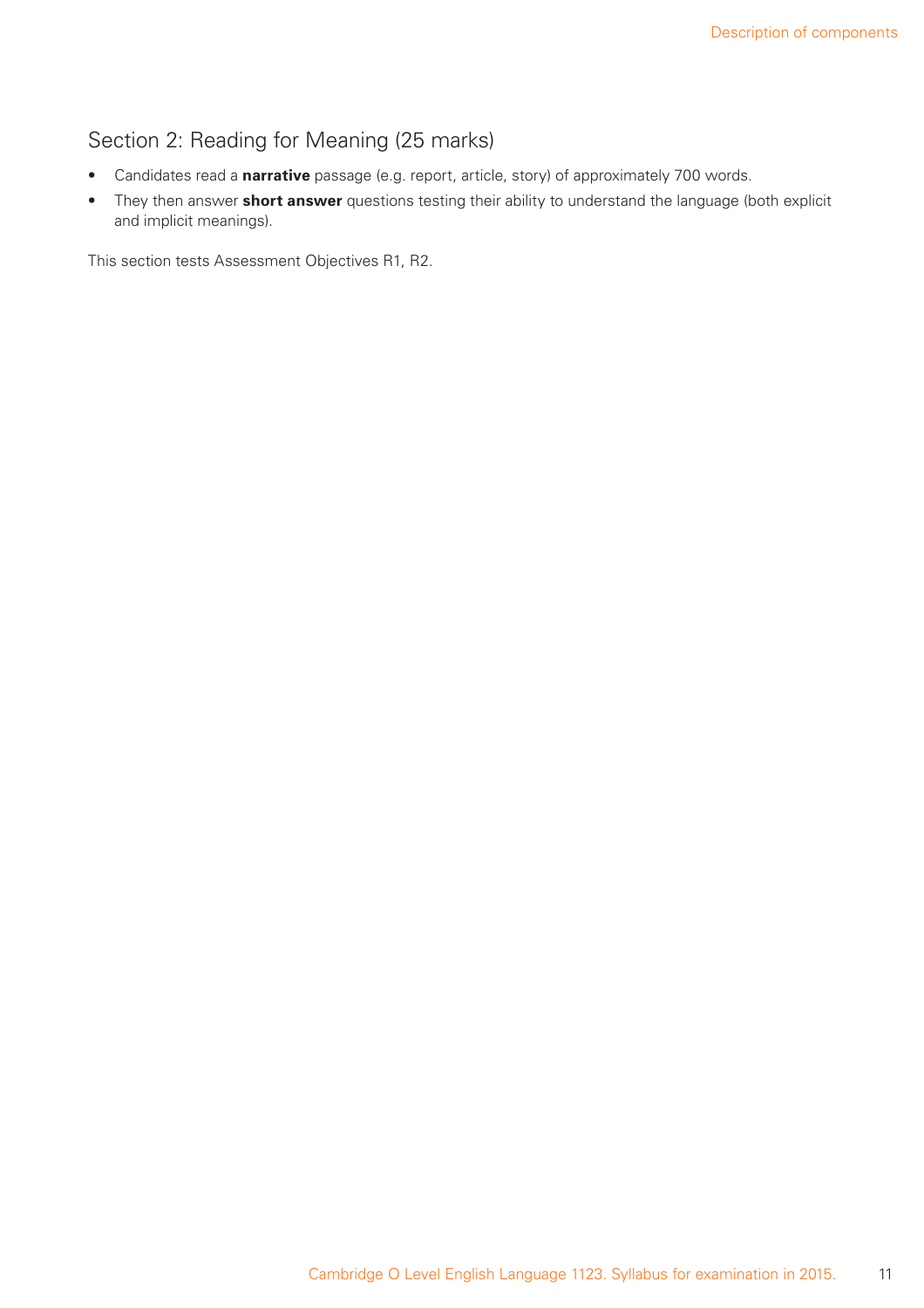# **6. Marking band descriptors for Paper 1**

### **SECTION 1 TASK FULFILMENT MARK**

#### Band 1 (15–13 marks)

- Good understanding of purpose.
- Clear awareness of situation and audience.
- Format entirely appropriate.
- All required points developed in detail, fully amplified and well organised.
- Given information well used to justify personal opinion and interpretation.
- Tone and register entirely appropriate.

### Band 2 (12–10 marks)

- An understanding of purpose.
- An awareness of situation and audience.
- Format appropriate.
- All required points addressed but not always developed in detail.
- Given information organised to support personal opinion.
- Tone and register appropriate.

#### Band 3 (9–7 marks)

- Some understanding of purpose.
- Some awareness of situation and audience.
- Format generally appropriate.
- At least two required points addressed (and partially/fully developed).
- Given information may not be logically used to support opinion.
- Tone usually appropriate, although there may be slips of register.

#### Band 4 (6–4 marks)

- Only partial understanding of purpose.
- Some confusion as to situation and audience.
- Format may be inappropriate.
- At least one of the required points addressed (and partially/fully developed).
- Given information may be used irrelevantly.
- Tone may be uneven.

#### Band 5 (3–1 marks)

- Misunderstanding of purpose.
- Confusion as to situation and audience.
- Little evidence of a specific format.
- None of the required points addressed.
- Given information misunderstood or irrelevant.
- Tone may be inappropriate.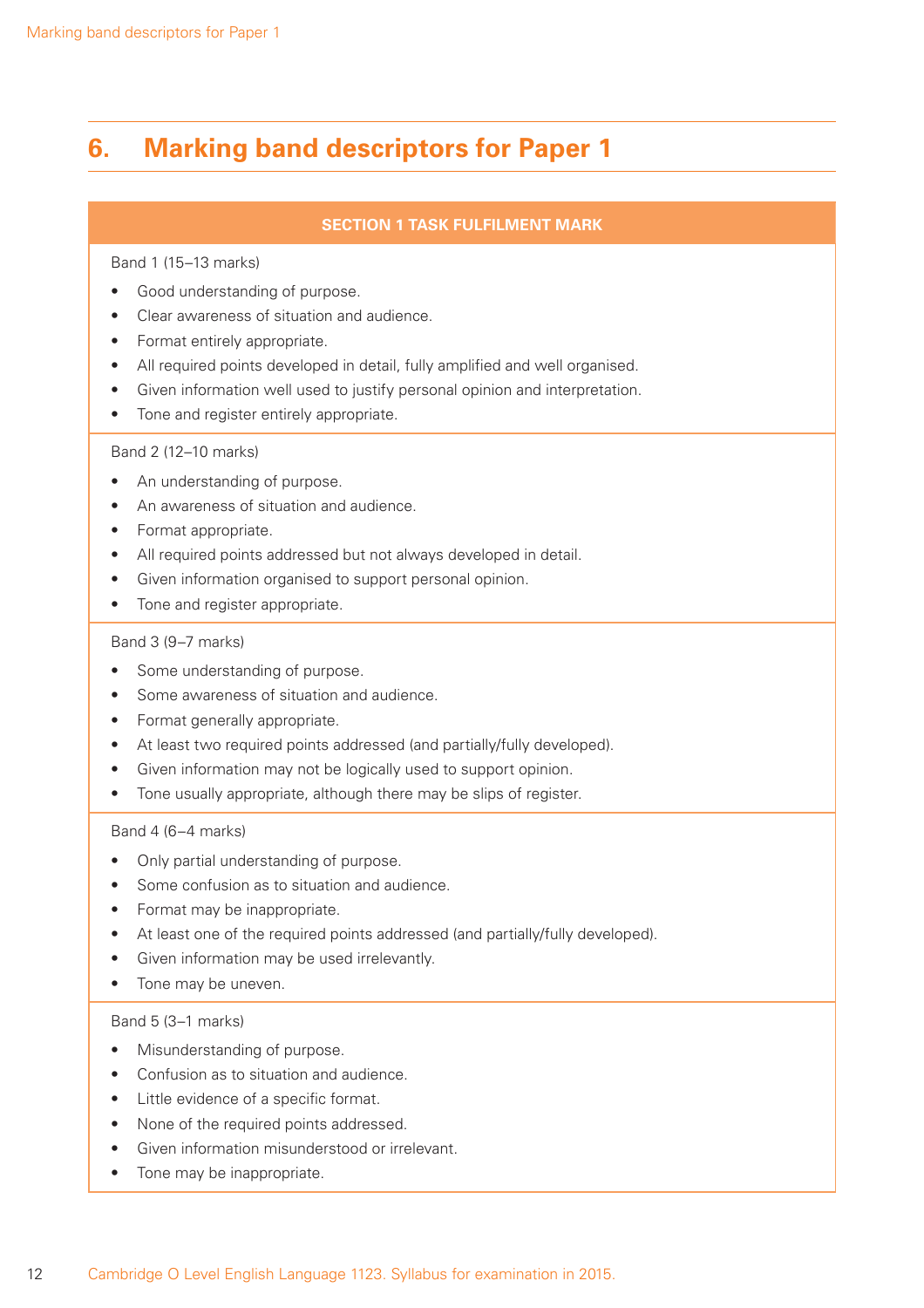#### A mark of 0

should be given only when:

- the response is totally incomprehensible *or*
- the candidate has merely copied out the question or parts of it at random *or*
- the question is not attempted at all.

### **SECTION 1 LANGUAGE MARK**

### Band 1 (15–14 marks)

- Highly accurate, apart from very occasional slips.
- Sentence structures varied for particular effects.
- Verb forms largely correct and appropriate tenses consistently used.
- Vocabulary wide and precise.
- Punctuation accurate and helpful.
- Spelling accurate, apart from very occasional slips.
- Paragraphs have unity, are linked, and show evidence of planning.

#### Band 2 (13–12 marks)

- Accurate; occasional errors are either slips or caused by ambition.
- Sentence structures show some variation to create some natural fluency.
- Occasional slips in verb forms or tense formation, but sequence consistent and clear throughout.
- Vocabulary precise enough to convey intended shades of meaning.
- Punctuation accurate and generally helpful.
- Spelling nearly always accurate.
- Paragraphs have unity, are usually linked and show some evidence of planning.

#### Band 3 (11–10 marks)

- Mostly accurate; errors from ambition do not mar clarity of communication.
- Some variety of sentence structures, but tendency to repeat sentence types may produce monotonous effect.
- Errors may occur in irregular verb forms, but control of tense sequence sufficient to sustain clear progression of events or ideas.
- Simple vocabulary mainly correct; errors may occur with more ambitious words.
- Spelling of simple vocabulary accurate; some errors in more ambitious words.
- Punctuation generally accurate and sentence separation correctly marked, but errors may occur, e.g. with direct speech.
- Paragraphs may show some unity, although links may be absent or inappropriate.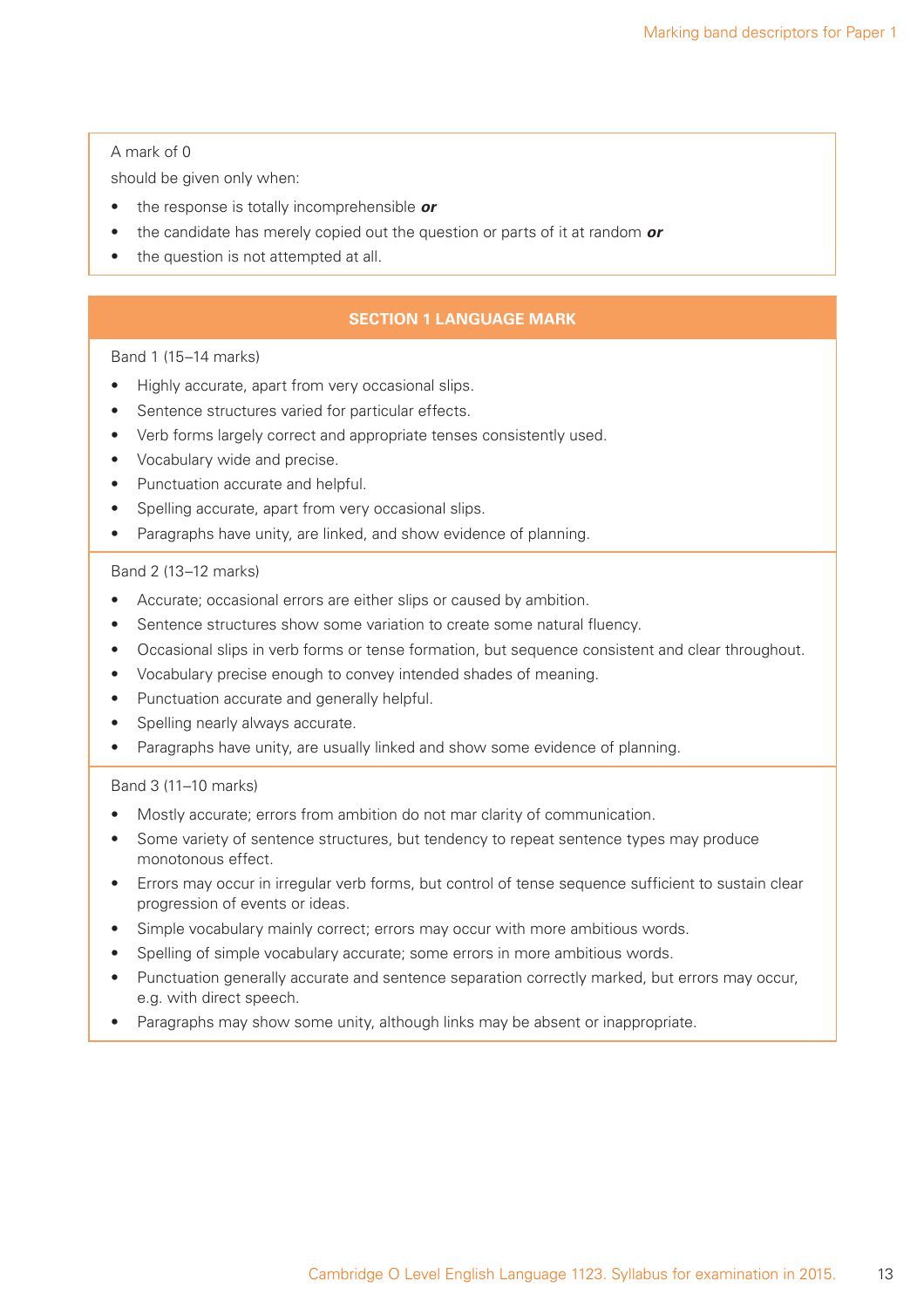Band 4 (9–8 marks)

- Sufficiently accurate to communicate meaning, with patches of clear, accurate language.
- Some variety of sentence length and structure, not always for particular purpose.
- Errors in verb forms and tense consistency may cause uncertainty in sequence of events or disturb ease of communication.
- Vocabulary usually adequate to convey intended meaning; idiom may be uncertain.
- Spelling of simple vocabulary accurate, errors in more difficult words.
- Punctuation used but not always helpful; occasional sentence separation errors.
- Paragraphs used but may lack unity or coherence.

#### Band 5 (7–6 marks)

- Overall meaning never in doubt, but errors sufficiently frequent and serious to hamper precision and distract reader from content.
- Some simple structures accurate but script unlikely to sustain accuracy for long.
- Errors in verb forms and tenses will sometimes confuse sequence of events.
- Vocabulary limited, either too simple or imperfectly understood; some idiomatic errors likely.
- Spelling of simple vocabulary accurate, frequent errors in more difficult words.
- Simple punctuation usually accurate, but there may be frequent sentence separation errors.
- Paragraphs used haphazardly.

#### Band 6 (5–4 marks)

- Many serious errors of various kinds of 'single-word' type (i.e. they could be corrected without re-writing the sentence); communication established, although weight of error may cause some 'blurring'.
- Sentences probably simple and repetitive in structure.
- Frequent errors in verb forms and haphazard changes of tense confuse meaning.
- Vocabulary conveys meaning but likely to be simple and imprecise; significant idiomatic errors
- Spelling may be inconsistent.
- Punctuation and paragraphing may be haphazard or non-existent.

#### Band 7 (3–2 marks)

- Sense usually decipherable but some error will be 'multiple' (i.e. requiring the reader to re-read and re-organise); meaning may be partly hidden by density of linguistic error.
- Unlikely to be more than a few accurate sentences, however simple, in the whole composition.

#### Band 8 (1–0 mark)

- Scripts almost entirely or entirely impossible to recognise as pieces of English writing; whole sections make no sense at all.
- Where occasional patches of relative clarity are evident, 1 mark should be given.
- The mark of 0 is reserved for scripts that make no sense at all from beginning to end.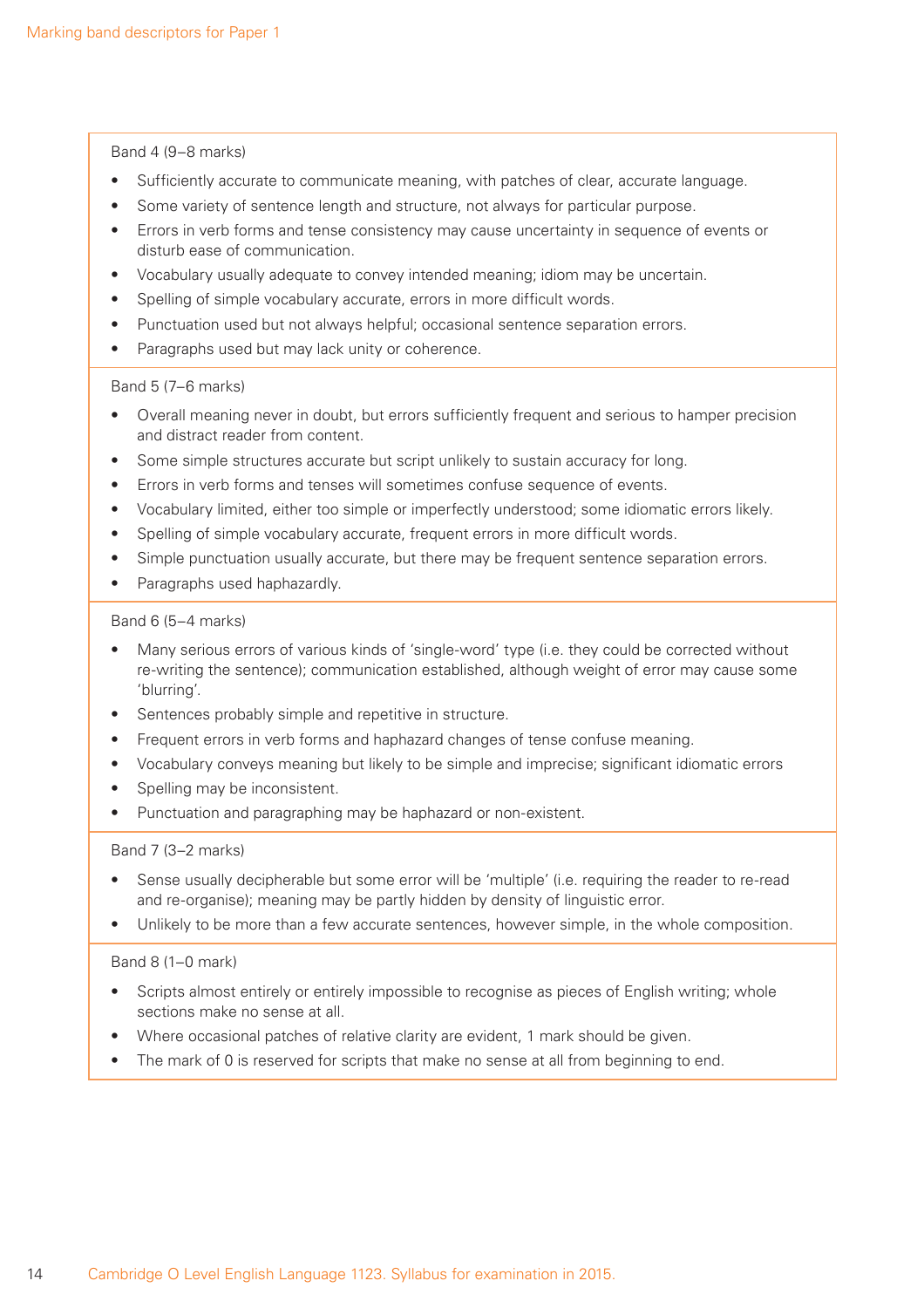### **SECTION 2 MARK**

Band 1 (30–27 marks)

- **Highly accurate**, apart from very occasional slips.
- **Sentence structure varied** for particular effects.
- **Verb forms largely correct** and **appropriate tenses consistently used**.
- **Vocabulary wide and precise**.
- **Punctuation accurate** and helpful.
- **Spelling accurate** apart from very occasional slips.
- **Paragraphs have unity**, are linked, and show evidence of planning.
- Consistently **relevant**. **Interest aroused and sustained**.
- **Tone and register entirely appropriate**.
- **Discursive** essays are well developed, logical, even complex, in argument.
- **Descriptive** essays have well-developed images helping to create complex atmospheres.
- **Narratives** are complex, sophisticated, possibly tense, and may contain devices such as flashbacks.

#### Band 2 (26–23 marks)

- **Accurate: occasional errors** are either slips or caused by ambition.
- **Sentence structures show some variation to create some natural fluency**.
- **Occasional slips** in **verb forms or tense formation** but **sequence consistent** and **clear** throughout.
- **Vocabulary wide and precise enough** to convey intended shades of meaning.
- **Punctuation accurate** and generally helpful.
- **Spelling nearly always accurate**.
- **Paragraphs** have **unity**, are usually **linked** and show some evidence of **planning**.
- **Relevant. Interest aroused and mostly sustained.**
- **Tone and register appropriate**.
- **Discursive** essays have clearly defined, cohesive, logical stages in their argument.
- **Descriptive** essays have interesting images and range of detail, helping to create effective atmospheres.
- **Narratives** have effective detail creating character or setting, and may contain some sense of climax.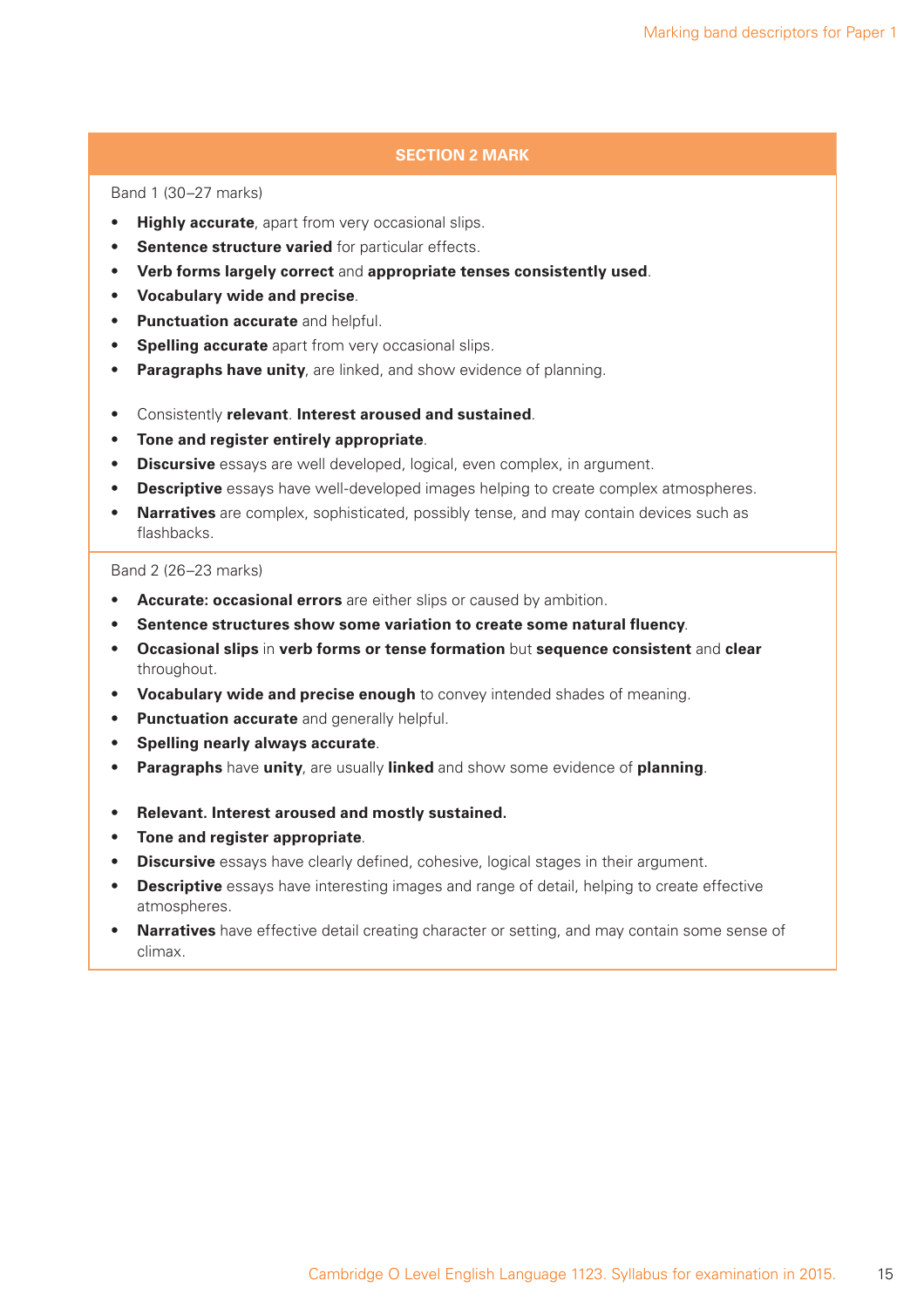Band 3 (22–19 marks)

- **Mostly accurate**; errors from ambition do not mar clarity of communication.
- **Some variety of sentence structures**, but tendency to repeat sentence types may produce monotonous effect.
- Errors may occur in irregular verb forms, but **control of tense sequence sufficient to sustain clear progression** of events or ideas.
- **Simple vocabulary mainly correct**; errors may occur with more ambitious words.
- **Punctuation generally accurate** and **sentence separation correctly marked**, but errors may occur, e.g. with direct speech.
- **Spelling of simple vocabulary accurate**; some errors in more ambitious words.
- **Paragraphs may show some unity**, although links may be absent or inappropriate.
- **Relevant. Some interest aroused**, although there may be some lack of originality and/or planning.
- **Tone usually appropriate**, although there may be slips of register.
- **Discursive** essays make a series of relevant points, with some being developed; linking of ideas may be insecure.
- **Descriptive** essays have satisfactory images, ideas and details which help to create atmosphere.
- **Narratives** are straightforward with proper sequencing of sentences.

Band 4 (18–15 marks)

- **Sufficiently accurate to communicate meaning**, with **patches** of clear, accurate language.
- **Some variety of sentence length and structure**, not always for particular purpose.
- **Errors in verb forms and tense consistency** may cause uncertainty in sequence of events or disturb ease of communication.
- **Vocabulary usually adequate to convey intended meaning**; idiom may be uncertain.
- **Punctuation used but not always helpful**; occasional sentence separation errors.
- **Spelling of simple vocabulary accurate**; errors in more difficult words.
- **Paragraphs used but may lack unity or coherence**.
- **Attempt to address topic** but there may be digressions or failures of logic. May lack liveliness and interest.
- **Tone may be uneven**.
- **Discursive** essays have mainly relevant points but may be only partially developed, with some repetition.
- **Descriptive** essays have some detail but may rely too much on narrative.
- **Narratives** are largely a series of events with only occasional details of character and setting.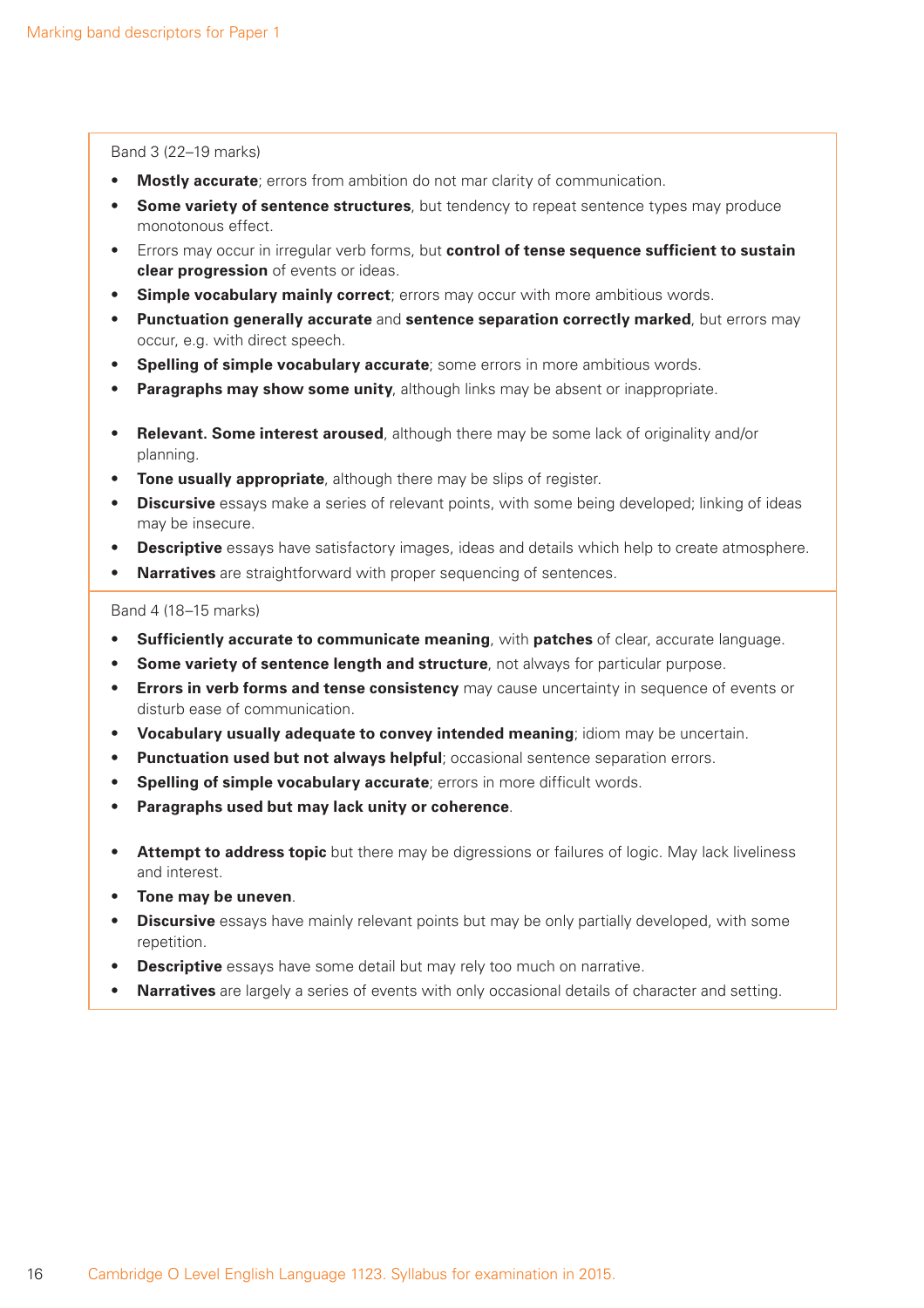#### Band 5 (14–11)

- **Overall meaning never in doubt**, but errors sufficiently frequent and serious to **hamper precision** and distract reader from content.
- **Some simple sentence structures accurate but script unlikely to sustain accuracy for long**.
- **Errors in verb forms and tenses** will sometimes confuse sequence of events.
- **Vocabulary limited**, either too simple or imperfectly understood; some idiomatic errors likely.
- **Simple punctuation usually accurate**, but there may be frequent sentence separation errors.
- **Spelling of simple vocabulary accurate**, frequent errors in more difficult words.
- **Paragraphs used haphazardly**.
- **Some relevance. Some interest**.
- **Tone may be inconsistent**.
- **Discursive** essays make a few points but development is simple and not always logical; some obvious repetition of ideas.
- **Descriptive** essays are relevant but lack scope or variety.
- **Narratives** are simple, everyday or immature.

#### Band 6 (10–7)

- **Many serious errors of various kinds of 'single-word' type** (i.e. they could be corrected without re-writing the sentence); **communication established**, although weight of error may cause **some 'blurring'**.
- **Sentences probably simple and repetitive** in structure.
- **Frequent errors in verb forms** and haphazard changes of tense confuse meaning.
- **Vocabulary conveys meaning but likely to be simple and imprecise**; significant idiomatic errors.
- **Punctuation and paragraphing may be haphazard or non-existent**.
- **Spelling may be inconsistent**.
- **A little relevance. A little interest**.
- **Some recognition of appropriate tone**.
- In **Discursive** essays only a few points are discernable and the argument progresses only here and there.
- In **Descriptive** essays the overall picture is unclear.
- **Narratives** are very simple and may narrate events indiscriminately.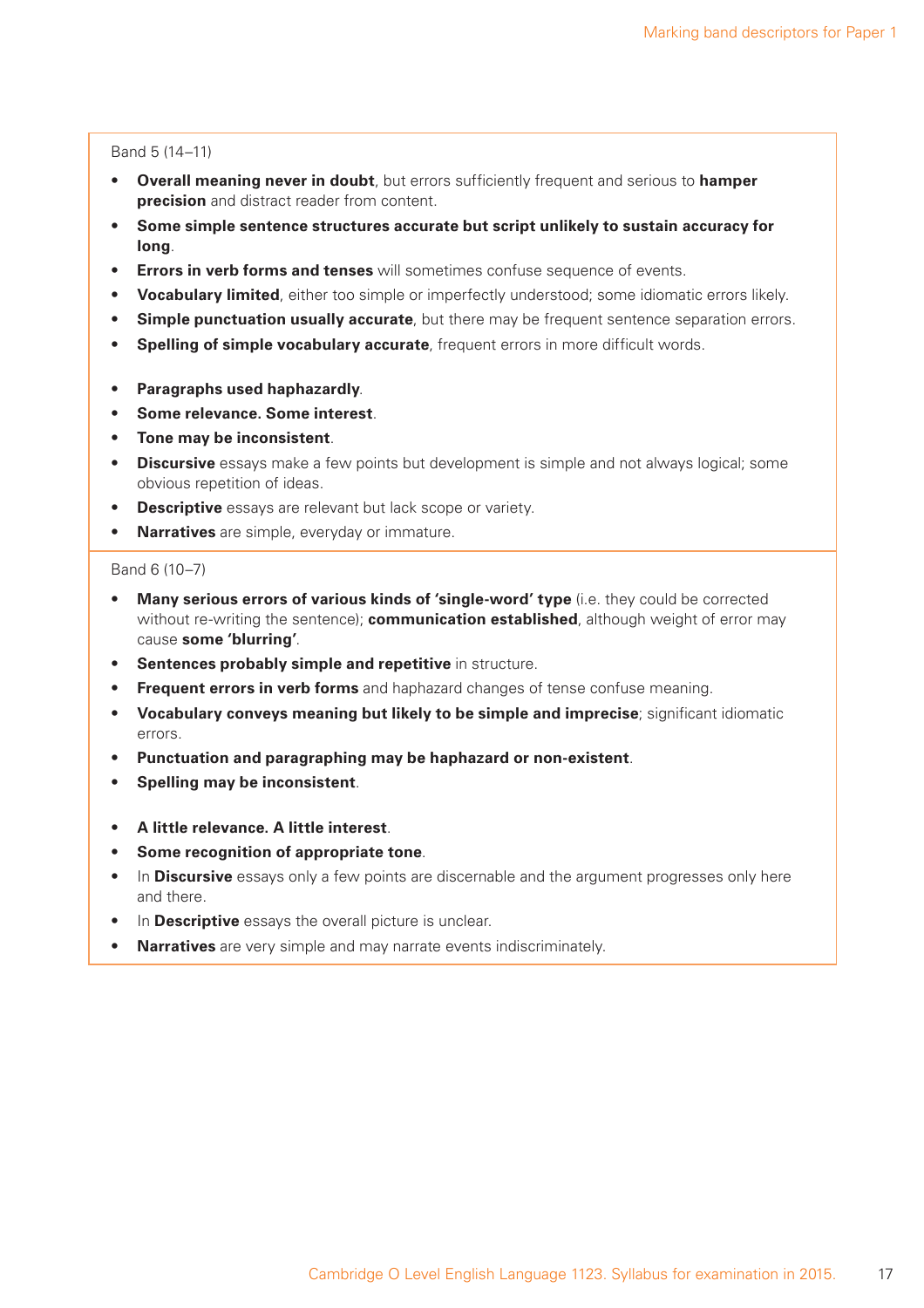#### Band 7 (6–3)

- **Sense usually decipherable** but **some error will be 'multiple'** (i.e. requiring the reader to reread and re-organise); meaning may be partly hidden by density of linguistic error.
- **Unlikely to be more than a few accurate sentences**, however simple, in the whole composition.
- **Little relevance or interest**.
- **Tone may be inappropriate**.
- In **Discursive** essays only a very few points are discernable and the argument barely progresses.
- In **Descriptive** essays the overall picture is very unclear.
- **Narratives** are extremely simple and may narrate events indiscriminately.

Band 8 (2–0)

- **Scripts almost entirely or entirely impossible to recognise as pieces of English writing**; whole sections make no sense at all.
- Where occasional patches of relative clarity are evident, 2 or 1 mark(s) should be given.
- The mark of 0 is reserved for scripts that make no sense at all from beginning to end.
- **Discursive** essays are rarely relevant and may well be disordered, as are **Descriptive** essays and **Narratives**.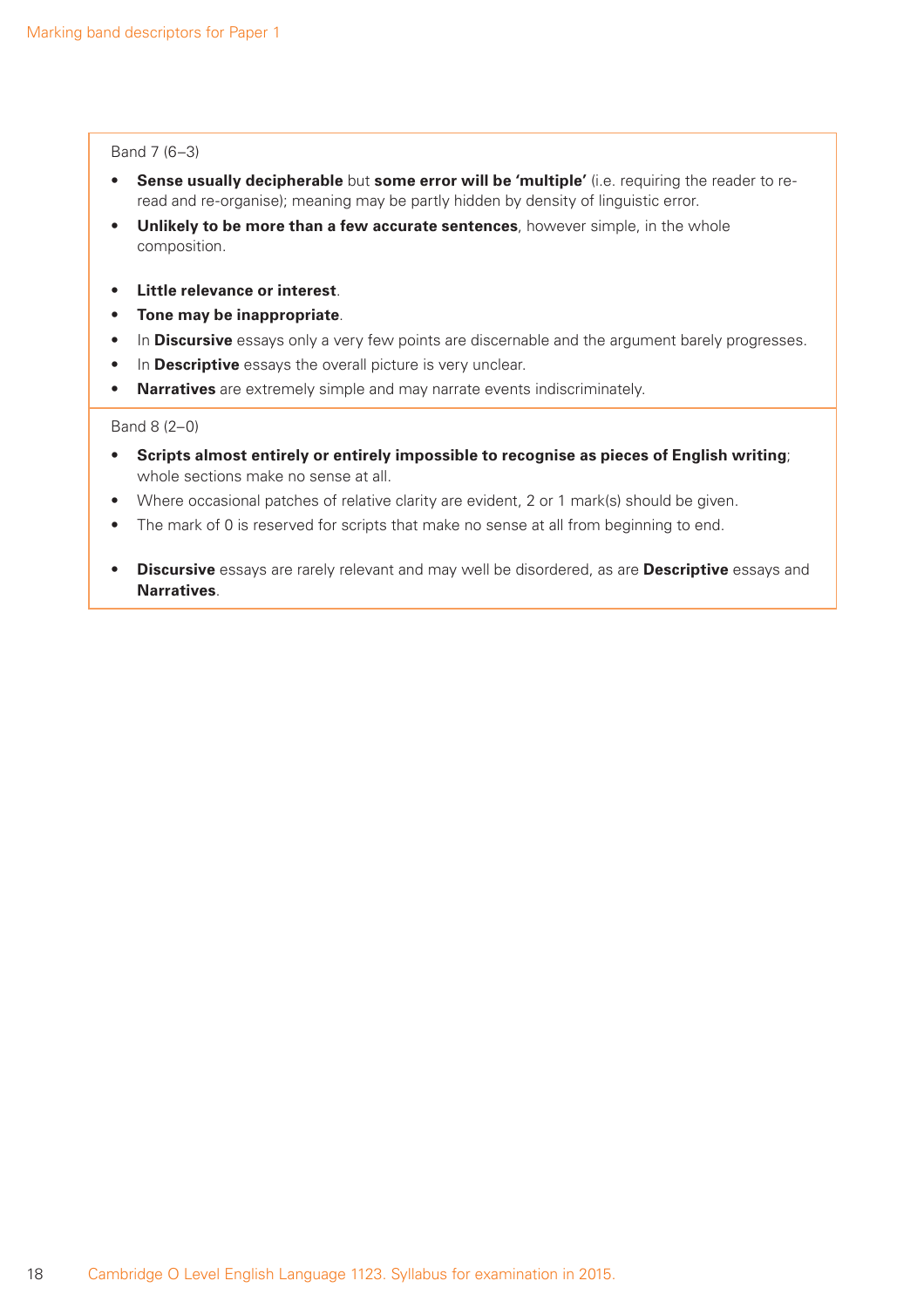# **7. Other information**

# Equality and inclusion

Cambridge International Examinations has taken great care in the preparation of this syllabus and assessment materials to avoid bias of any kind. To comply with the UK Equality Act (2010), Cambridge has designed this qualification with the aim of avoiding direct and indirect discrimination.

The standard assessment arrangements may present unnecessary barriers for candidates with disabilities or learning difficulties. Arrangements can be put in place for these candidates to enable them to access the assessments and receive recognition of their attainment. Access arrangements will not be agreed if they give candidates an unfair advantage over others or if they compromise the standards being assessed.

Candidates who are unable to access the assessment of any component may be eligible to receive an award based on the parts of the assessment they have taken.

Information on access arrangements is found in the *Cambridge Handbook* which can be downloaded from the website **www.cie.org.uk**

### Language

This syllabus and the associated assessment materials are available in English only.

# Grading and reporting

Cambridge O Level results are shown by one of the grades A\*, A, B, C, D or E, indicating the standard achieved, A\* being the highest and E the lowest. 'Ungraded' indicates that the candidate's performance fell short of the standard required for grade E. 'Ungraded' will be reported on the statement of results but not on the certificate. The letters Q (result pending); X (no results) and Y (to be issued) may also appear on the statement of results but not on the certificate.

# Entry codes

To maintain the security of our examinations we produce question papers for different areas of the world, known as 'administrative zones'. Where the component entry code has two digits, the first digit is the component number given in the syllabus. The second digit is the location code, specific to an administrative zone. Information about entry codes, examination timetables and administrative instructions can be found in the *Cambridge Guide to Making Entries*.